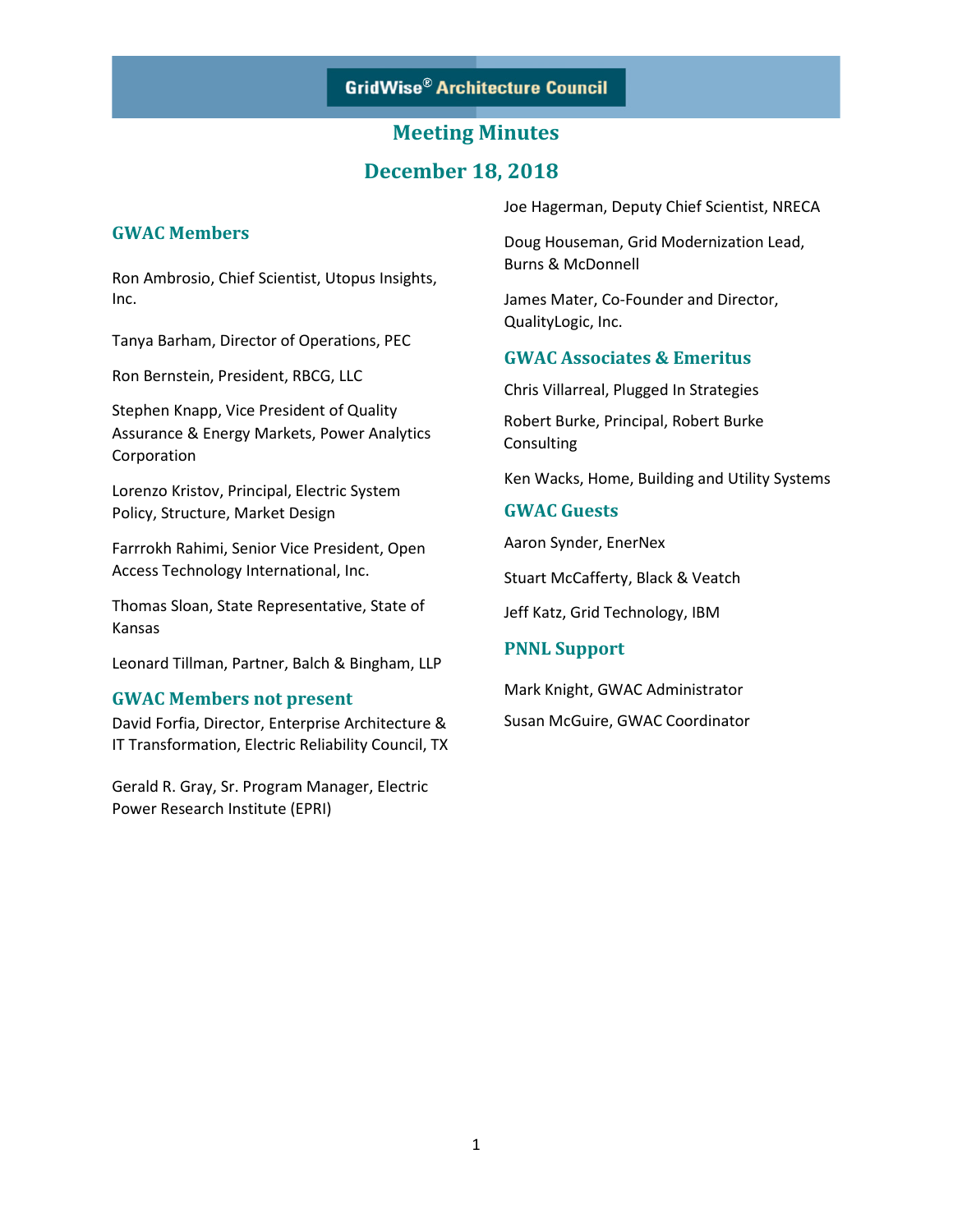## **December 18, 2018**

#### **Review Meeting Minutes & Actions**  $-\odot$

Action items from previous meetings

- All: please let Mark know if you will be unable to attend a call ahead of time.<br>- Everyone: send suggestions for Keynote Speakers
- Susie: and Mark to work with Teresa Carlon to get the TESC 19 Call for Papers out on the GWAC website.
- Mark: ask David Wollman to send links to the UCEF and NIST activities - Mark: to follow up with everyone who offered a spot for the next GWAC F2F meeting.

## **Administration**

Ron Ambrosio called the meeting to order on behalf of David Forfia at 10:15 am.

A quorum was reached. Ron Ambrosio asked for comments on the meeting minutes for November. Hearing none he called for a motion to accept. Ron Bernstein gave the motion, Farrokh Rahimi gave the second, and there were no objections.

### **Future GWAC Face to Face meetings**

The next Face to Face meeting will be held at AEP in Tulsa, OK. Ron Cunningham, Tanya Barham and Aaron Synder had all expressed interest in hosting a GWAC meeting through their company on the last call. Ron Cunningham came back to Mark with approval from AEP very shortly after the call so they were chosen and the meeting is now scheduled for Feb. 12 and 13. Additional information will be forthcoming. Mark expressed appreciation to Ron Cunningham and AEP for their offer of hospitality for the GWAC.

## **Smart Buildings White Paper update**

The Smart Buildings paper is moving along. Ron Bernstein is working to put a GWAC panel together for the AHR meeting in January. They have an abstract, an outline and an introduction and are ready to assign writing responsilbities to the committee for that paper.

#### **Proposed new GWAC Vice Chair**

This new position for a GWAC Vice Chair was suggested in emails this week when David realized that he would not be able to attend this meeting. Mark Knight noted that GWAC has not had a Vice Chair in the past. It might be a good stepping stone to the chair position and would help in cases where the chair was not available. Several members have already expressed support in the email exchange.

Stephen Knapp asked what would need to be done to document the new position.

Mark noted the bylaws would need to be updated, GWAC would need to vote and we would get DOE approval. He said it might make the way to exit the Chair position a bit easier.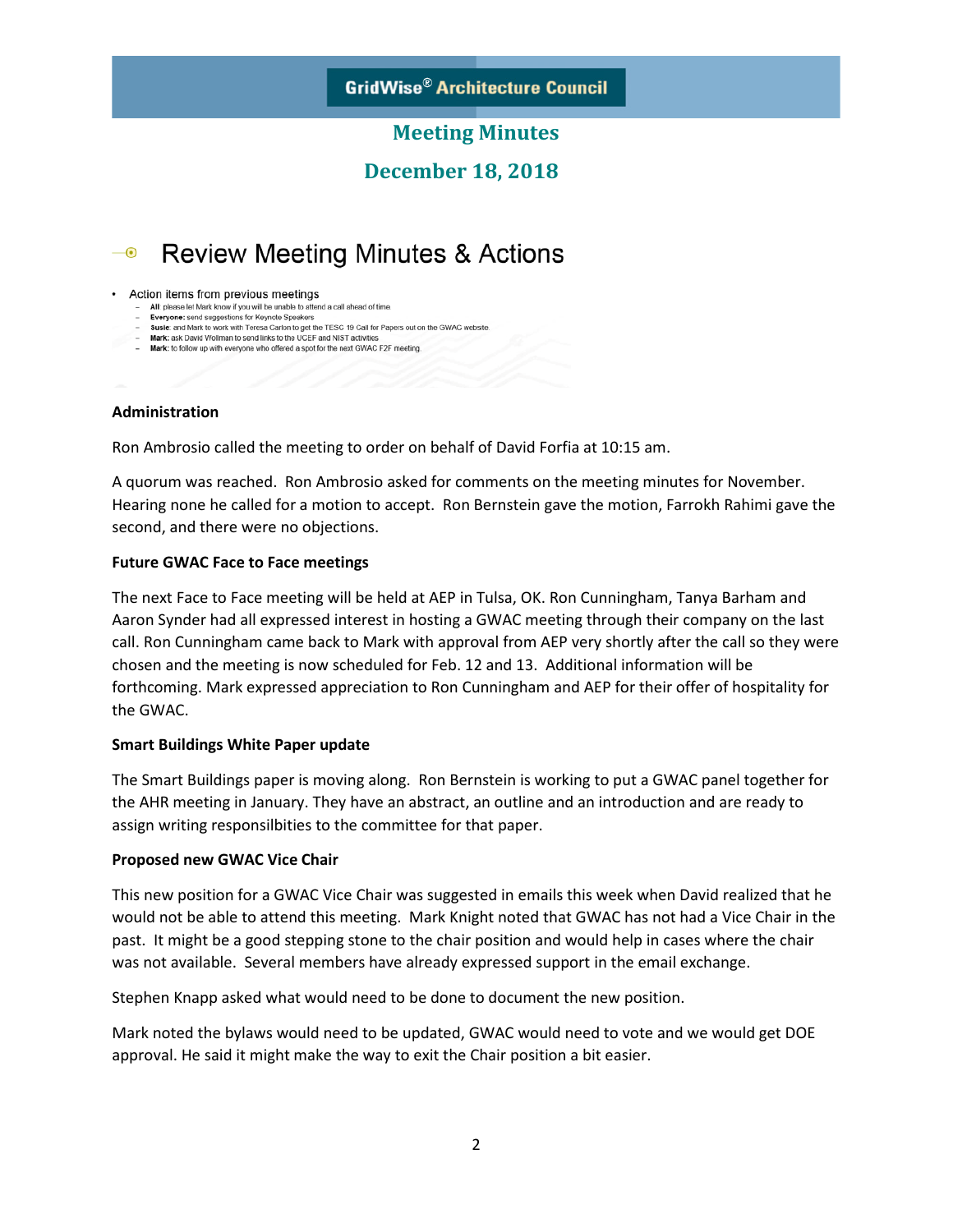# **GridWise® Architecture Council**

# **Meeting Minutes**

## **December 18, 2018**

Ron Bernstein noted that this could foster a succession plan. He also liked the idea of giving leadership roles to other members of the council.

Ron Ambrosio thought the purpose would not be so much to run the meetings but agreed it would be a good way to help establish the next chair person.

Tanya also thought that the Vice Chair should be someone who the group agrees could make a good future chair and has the right background in the expected future direction of the GWAC.

Mark noted that the method to elect a vice chair would be drafted to follow the same path as the method to select the chair. This is an annual process.

Ron Ambrosio noted that often the chair serves two years although an annual renewal is in the bylaws. The Vice Chair might be well served if it was a two year position.

Robert Burke noted that he has a concern that if the vice chair were expected to stay on for two years, this might make it difficult for some people due to unforeseen conflicts that may arise from their employment or other responsibilities.

Farrokh referred to the GWAC by laws regarding presiding over the meeting and decision making, and noted that this is currently addressed in the bylaws. Mark noted that the value of the vice chair would be to groom someone for a future position as a chair. Although certainly as noted by Robert Burke, things can change and the vice chair may not be able to move on as chair if due to unforeseen conflicts.

Mark wondered what the council would like to do.

Stephen Knapp agreed that there are valid points, but things are working well currently and he thought we should leave things the way they are.

Ken Wacks noted that the GWAC Administrator has done a lot to move the committee along, to set the meeting agenda and schedule. He said some chair positions require more responsibility than with the GWAC. Ken said that he has not seen many instances of the GWAC chair being unable to attend and when that has happened another GWAC member was able to step up and assist with the meeting.

Ron Ambrosio said that it would be a burden for a vice chair to serve two years as a vice chair and then be expected to act as chair for another two years. That is a long commitment

Farrokh noted that the Chair position is appointed for one year at a time.

Ron Bernstein said that he would like to hear David Forfia's input on the next call when he returns. He felt that David would have good insight for us.

Stephen Knapp agreed that hearing from David would be a good idea to hear before voting on the vice chair position.

**Action: David Forfia to review the discussion and provide comments to the GWAC on the proposed Vice Chair position.**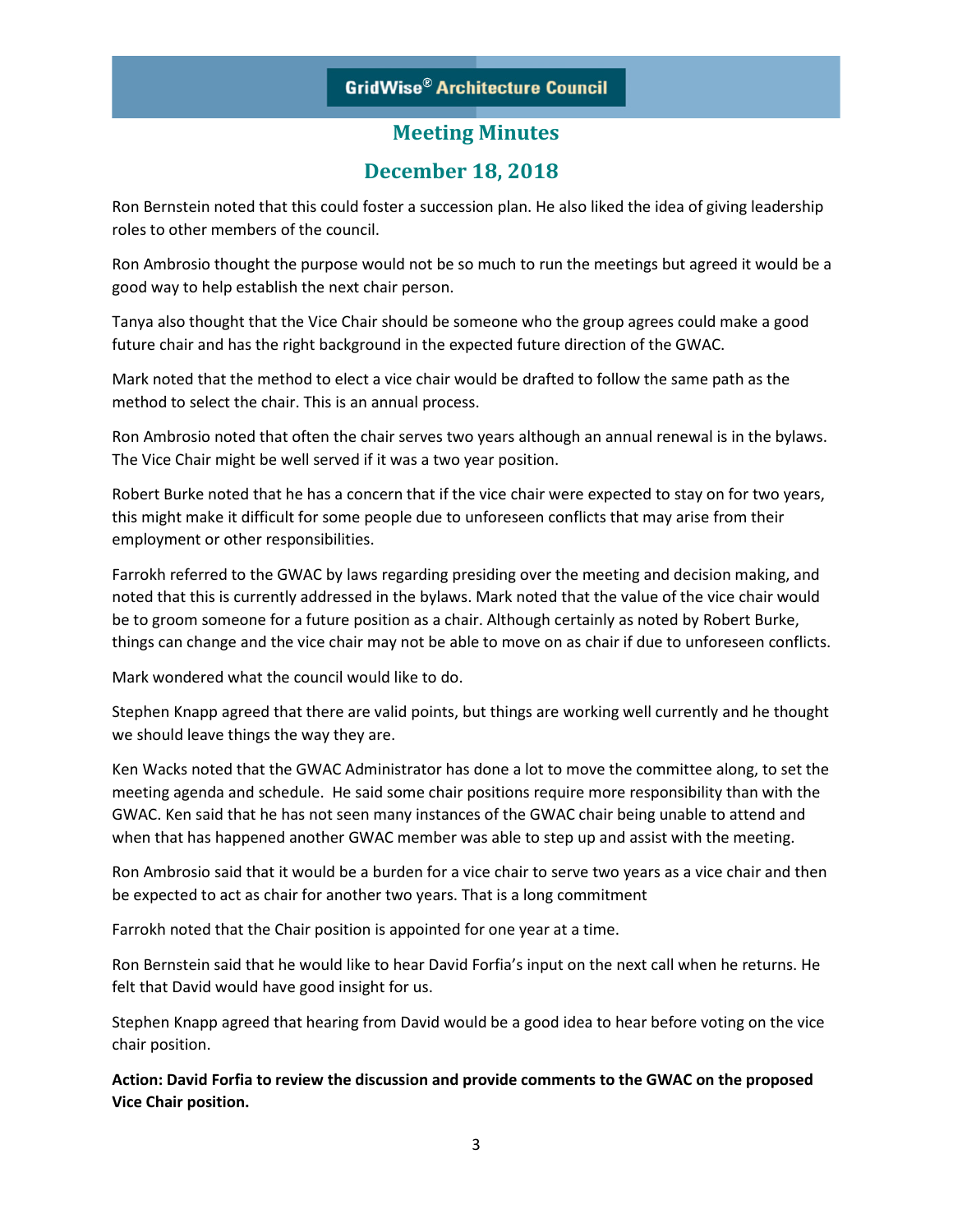# **December 18, 2018**

## **GWAC New Members update**

Mark Knight noted that there have been some strong candidate submissions for the GWAC member vacancies.

The Selection Committee will consist of Chris Irwin, DOE, David Wollman, NIST, Mark Knight as GWAC Administrator and two GWAC members.

Mark reminded everyone that members serve as individuals on the GWAC and not as representatives of any company, agency or other organization. He asked the GWAC to utilize LinkedIn to increase attention on the GWAC.

Mark Knight noted that the selection panel will consist of the GWAC administrator, Chris Irwin DOE, David Wollman with NIST, and two GWAC member. Ron Ambrosio and Leonard Tillman each volunteered to take this on.

At least two council members will be replaced this year according to the bylaws.

### **TE Roadmap**

The final version of the TE Roadmap is now posted on the GWAC website. Mark Knight expressed appreciation to Stuart McCafferty for this review of the document and the feedback and comments that he provided.

## **Soap Box Discussion**

Mark received a suggestion from a GWAC member that we set aside time on a call for a topic of interest related to GWAC that a member could lead if they had something really interesting related to grid modernization. The speaker would have 10 to 15 minutes during the call for their talk.

Ron Bernstein said that he thought this would be a good way for the GWAC members to learn more about what others are working on. Input could come from members and their associates.

Mark thought this could come near the beginning of the meeting, after the administrative business portion.

Tanya said that as one of the newest council members this would be really beneficial to her. She would like to be able to learn more about the experience of the council members. This would help newer members to gain institutional knowledge about the GWAC.

Ron Bernstein thought the recording of the discussion could be posted on the website or slides presented.

Ron Ambrosio said this might be difficult if we publish the recording publicly, and it might complicate the use of the recording for meeting minutes. Ron also noted that he agrees with Tanya's perspective and that also as a long term member of the council, it would benefit him particularly with learning about some of the newer member's activities and experience.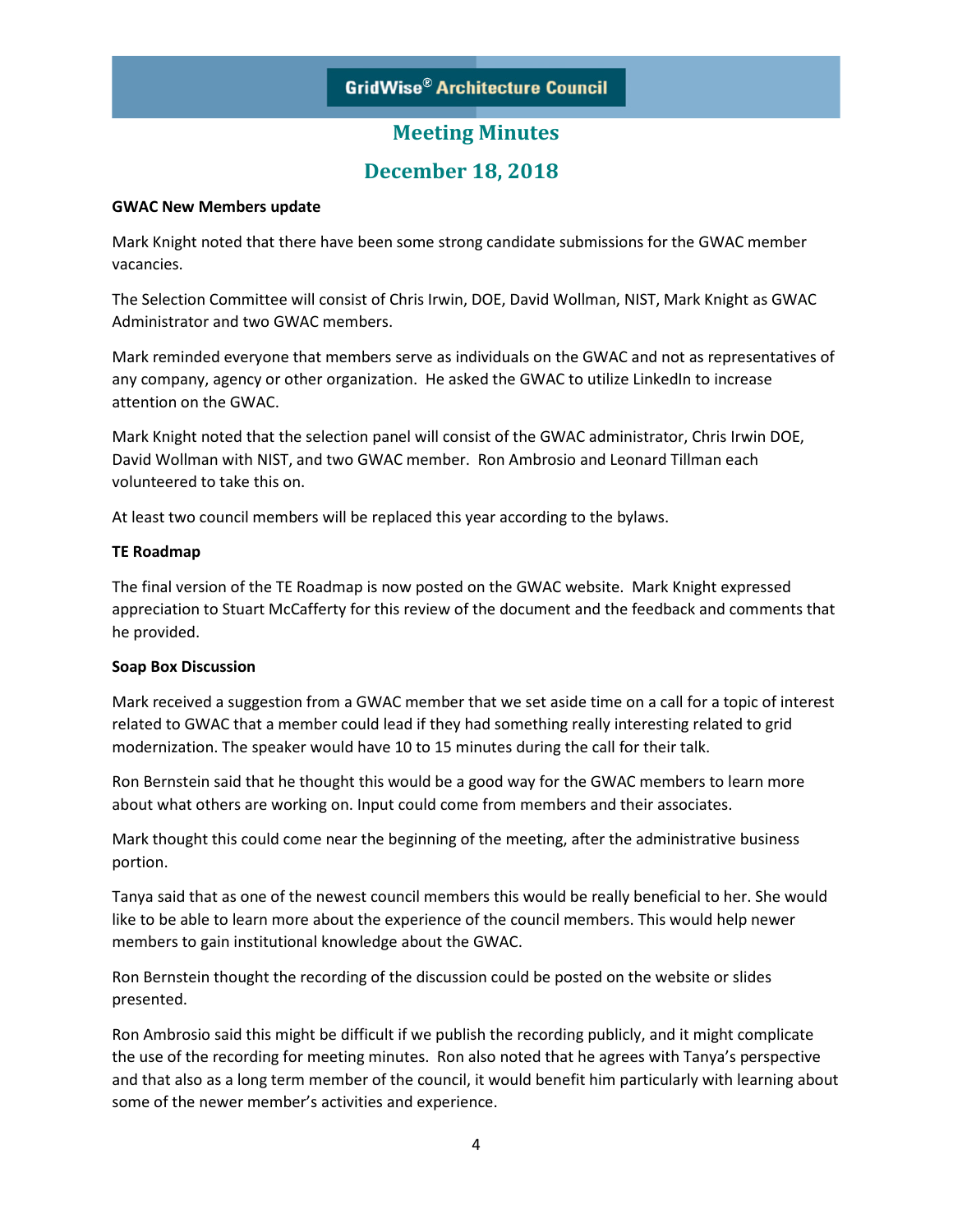# **GridWise® Architecture Council**

## **Meeting Minutes**

## **December 18, 2018**

The process of selecting a member for each scheduled soap box would need to be developed. Ron Bernstein suggested a short one or two sentence description be put forth for each 15 minute timeslot. It would be an introductory topic and those wanting to know more could do a follow on call with the presenter.

Ron Ambrosio noted that there are 12 non-chair council members, so each member could theoretically have their month to present in a year.

Ken Wacks said the presenters should not be limited to council members.

Ron Ambrosio said that certainly GWAC associate members should be included.

Tanya thought the presenter should be able to bring a guest for the soap box time.

Mark Knight suggested that in that case the GWAC member or associate would need to introduce the speaker and be responsible for the content.

Ron Ambrosio said he wanted to be sure we are focusing primarily on council members and associates.

Mark suggested we start in them in January or February.

Stephen Knapp offered to do the first one in January. There were no objections. Mark will work with Stephen on this before the January meeting. He suggested the topic of the Digital Twin concept and its current status and where it is going. This has to do with building automation. Ken Wacks said that he has done some work in this area. Stuart McCafferty noted in the side bar that he has some information on this and would be thrilled to share the framework.

#### **Action Mark: Talk with Stephen Knapp about his topic for the first soap box discussion in January.**

Tanya would like to do one in February or March. Mark will follow up with her on this and noted her enthusiasm. She noted that on the west coast there is a lot of activity right now in the transactive world.

## **Action Mark: Follow up with Tanya Barham about doing a soap box discussion in February or March.**

Lorenzo also asked for a time slot. He noted that Tanya has some specific projects that are moving ahead and he notes the regulatory processes that are somewhat in the way of the project. He has some ideas on how the regulatory area could help to facilitate the move to transactive in these situations.

## **Action Mark: Follow up with Lorenzo Kristov about doing a soap box discussion in February or March.**

Farrokh would like to have a schedule of upcoming presenters and their timeslots to make people aware. And he thought that if the GWAC could publish an annual summary of the talks that it would be beneficial.

Ron Bernstein advised against putting too many restrictions on the presentations regarding formatting.

Ken said it should be voluntary and if people want to share the information that should be optional and at their discretion.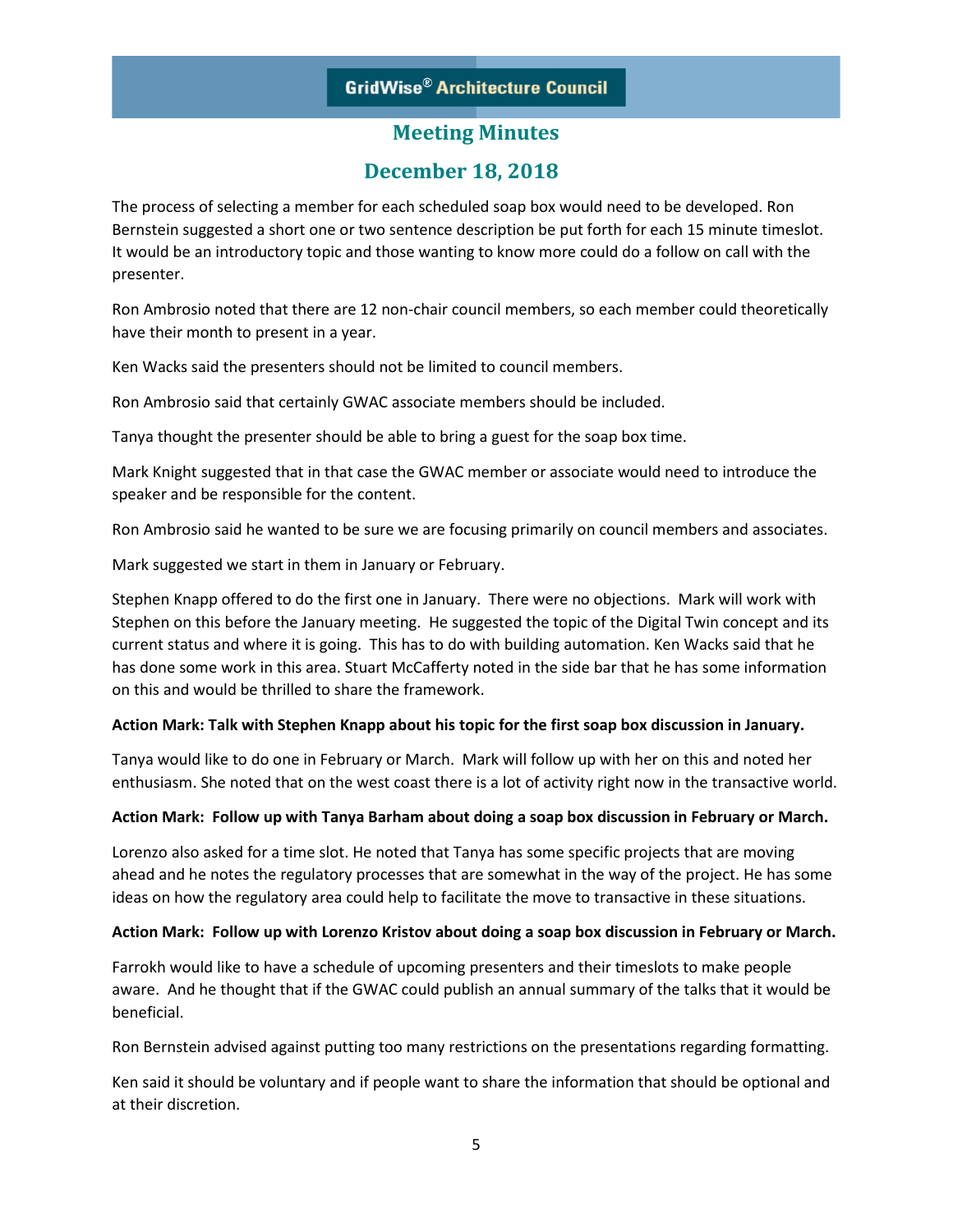# **December 18, 2018**

Mark Knight said his perspective was to make the meetings be more interesting and fun and to promote interaction and discussion. He agreed with Ron Bernstein that we don't want to stifle creativity or originality. If it were publishable that would be great but that should not be a constraint on what is presented.

Ron Ambrosio would like to talk about what is going on with Utopus and work in the area of resiliency. He would like to talk to Mark about it after the holidays.

Jeff Katz asked Tanya if her group is working with anything related to Transactive and wildfires. She said they are a non-profit and are looking for business models, practices and policies that can benefit society to create training and information opportunities. They are working with some educational groups in southern California. They are initially trying to find cleaner forms of energy during outages and they see how transactive could be brought in over time.

Jeff asked if he could talk to her later about this – he said they are sponsoring a CPUC Wildfire meeting in March. She will contact him and put him in touch with someone.

# • 2019 TESC Update

- Rooms blocked at McNamara Alumni Center at University of Minnesota for July 8-10
- Executing an MOU with IEEE PES so GWAC can be technical cosponsor
- Draft budget approved
- Bank account and web site being set up
- Organizing committee

| <b>Conference Chair:</b>            | David Forfia            | <b>ERCOT</b>                 |
|-------------------------------------|-------------------------|------------------------------|
| <b>Technical Chair:</b>             | Farrokh Rahimi          | <b>OATI</b>                  |
| <b>Industry Chair:</b>              | Doug Houseman           | <b>Burns &amp; McDonnell</b> |
| Secretary:                          | <b>Mark Knight</b>      | <b>PNNL</b>                  |
| Treasurer:                          | Ron Bernstein           | <b>RBCG</b>                  |
| <b>Publications Chair:</b>          | <b>Leonard Tillman</b>  | Balch & Bingham LLP          |
| <b>Plenary Chair:</b>               | Tanya Barham            | PECI                         |
| <b>Volunteer Chair:</b>             | <b>Ellen Anderson</b>   | <b>Energy Transition Lab</b> |
| <b>Technical Committee Members:</b> | <b>Chris Villarreal</b> | Plugged-in Strategies        |
|                                     | ??                      | -??                          |

The TESC19 budget is set and bank account is being set up.

There is a change to the assignments – Gordon Matthews had to decline due to conflicts and so Tanya Barham is taking that spot with the plenary chair position.

Keynote speakers are needed. Mark Knight asked the GWAC to consider who would make a good speaker and be likely to accept the invitation. Please send him your suggestions.

**Action:** GWAC to send Mark Knight suggestions for keynote speakers.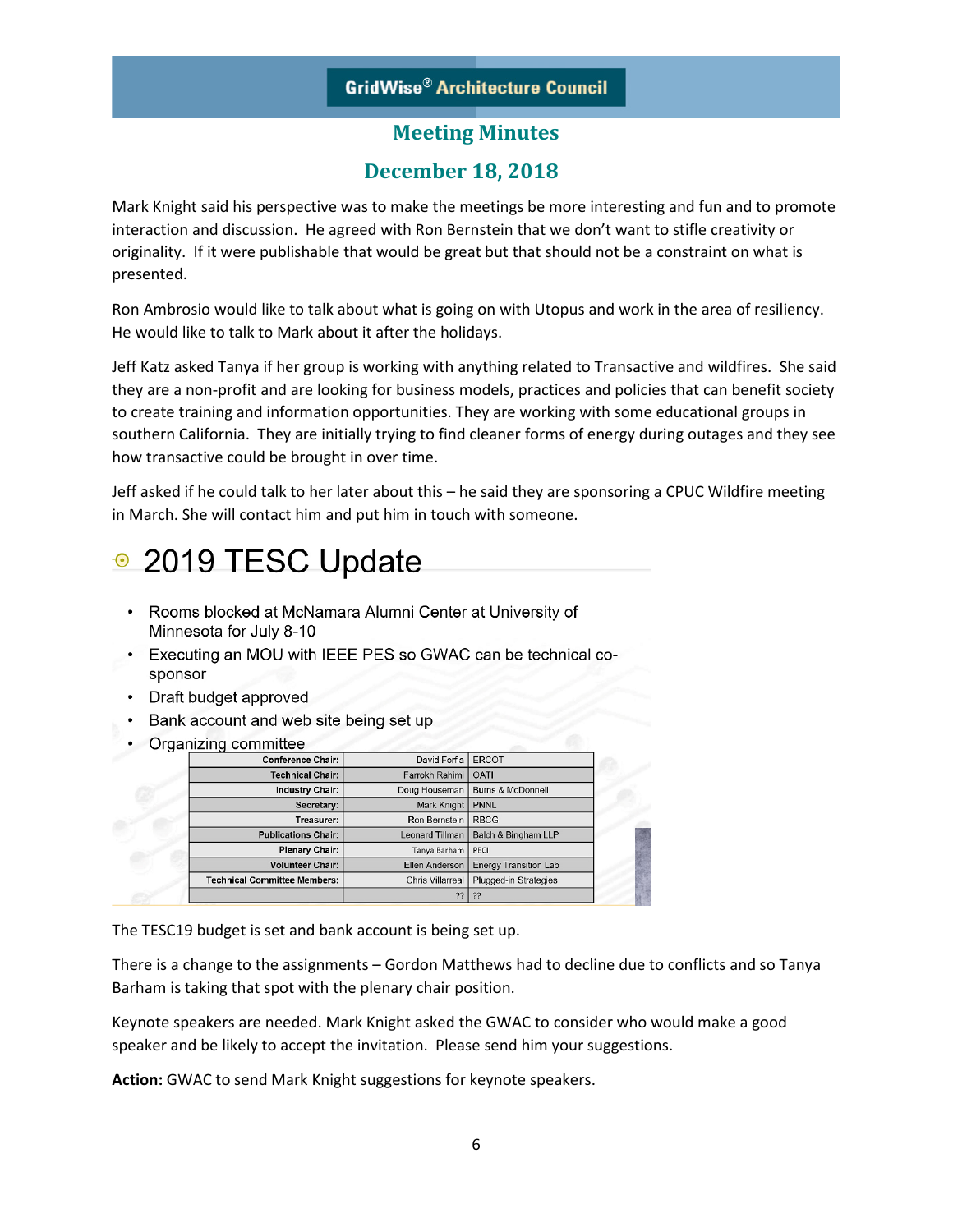## **GridWise® Architecture Council**

## **Meeting Minutes**

## **December 18, 2018**

The call for participation is now posted on the GWAC website with both GWAC and IEEE logos in the header. IEEE will be putting this on their website as soon as they are ready to go live.

#### **Review of upcoming Conferences**



· TESC, Minneapolis, July 8-10

Smart Energy Summit is Feb 18 – 20 in Austin. Submitted by Ken Wacks.

NARUC meeting is Feb.  $10 - 13$ , for the Winter meeting and it will be in Washington DC.

The call for new members is posted on the GWAC website. Mark noted that the call is scheduled to close January 31, 2019. There is conflicting information on some documents so Mark wanted to clarify the date. He asked members to post the call on their Linked In to help get the word out.

#### **Liaison Reports**

Ken Wacks – ISO/IEC JTC 1/SC 25 –their next meeting will be held on April 1, 2019 in Stockholm Sweden. Ken asked Mark Knight if he had any publications that Ken could take forward. Mark said the TE Roadmap would be a possibility. He said we do talk about DER from state to state but we avoided dates. He would be willing to review it with Ken to see if it would be relevant to Europe. Mark is not sure if it would be applicable to them or not.

#### **Action: Mark and Ken to review the TE Roadmap for international publication consideration**

Ron Bernstein – ASHRAE – he has 3 speakers confirmed and 1 pending. Mark Knight, David Holmberg, himself and possibly Tanya Barham. The conference will be Jan. 14 – 16, 2019.

Farrokh Rahimi – IEEE PES - ISGT is getting set up with panels and papers. He has a GWAC panel. The meeting will be Feb. 17 – 20, 2019.

Mark Knight noted that also at ISGT the Resilience (Grid 3.0) workshop has a continuation panel on resilience being set up which Ron Melton is setting up. David Wollman, Aaron Snyder, Mark Knight and some utility and maybe DOD participation have been scheduled.

Jeff Katz noted in the meeting sidebar that he is on the ISGT industry advisory committee. He is looking for new types of attendees. <http://ieee-isgt.org/industry-advisory-committee/>